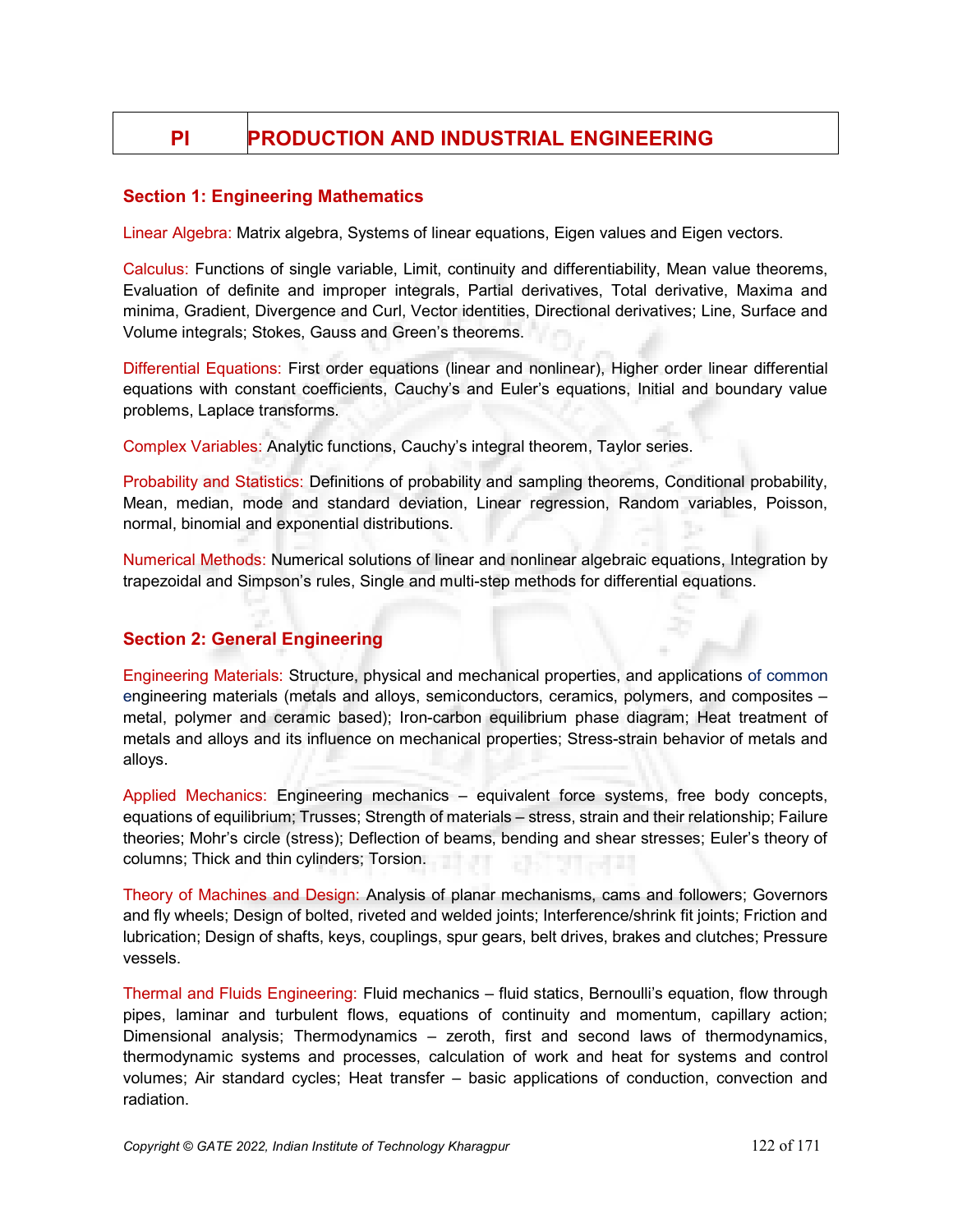#### Section 3: Manufacturing Processes I

Casting: Types of casting processes and applications; Sand casting: patterns – types, materials and allowances; molds and cores–materials, making, and testing; design of gating system and riser; casting techniques of cast iron, steels, and nonferrous metals and alloys; analysis of solidification and microstructure development; Other casting techniques: Pressure die casting, Centrifugal casting, Investment casting, Shell mold casting; Casting defects and their inspection by nondestructive testing.

Metal Forming: Stress-strain relations in elastic and plastic deformation; von Mises and Tresca yield criteria, Concept of flow stress; Hot, warm and cold working; Bulk forming processes – forging, rolling, extrusion and wire drawing; Sheet metal working processes – blanking, punching, bending, stretch forming, spinning and deep drawing; Ideal work and slab analysis; Defects in metal working and their causes.

Joining of Materials: Classification of joining processes; Principles of fusion welding processes using different heat sources (flame, arc, resistance, laser, electron beam), Heat transfer and associated losses; Arc welding processes - SMAW, GMAW, GTAW, plasma arc, submerged arc welding processes; Principles of solid state welding processes - friction welding, friction stir welding, ultrasonic welding; Welding defects - causes and inspection; Principles of adhesive joining, brazing and soldering processes.

Powder Processing: Production of metal/ceramic powders, compaction and sintering of metals and ceramic powders, Cold and hot isostatic pressing.

Polymers and Composites: Polymer processing – injection, compression and blow molding, extrusion, calendaring and thermoforming; Molding of composites.

#### Section 4: Manufacturing Processes II

Machining: Orthogonal and oblique machining, Single point cutting tool and tool signature, Chip formation, cutting forces, Merchant's analysis, Specific cutting energy and power; Machining parameters and material removal rate; tool materials, Tool wear and tool life; Thermal aspects of machining, cutting fluids, machinability; Economics of machining; Machining processes - turning, taper turning, thread cutting, drilling, boring, milling, gear cutting, thread production; Finishing processes – grinding, honing, lapping and super-finishing.

Machine Tools: Lathe, milling, drilling and shaping machines – construction and kinematics; Jigs and fixtures – principles, applications, and design.

Advanced Manufacturing: Principles and applications of USM, AJM, WJM, AWJM, EDM and Wire EDM, LBM, EBM, PAM, CHM, ECM; Effect of process parameters on material removal rate, surface roughness and power consumption; Additive manufacturing techniques.

Computer Integrated Manufacturing: Basic concepts of CAD and CAM, Geometric modeling, CNC; Automation in Manufacturing; Industrial Robots – configurations, drives and controls; Cellular manufacturing and FMS - Group Technology, CAPP.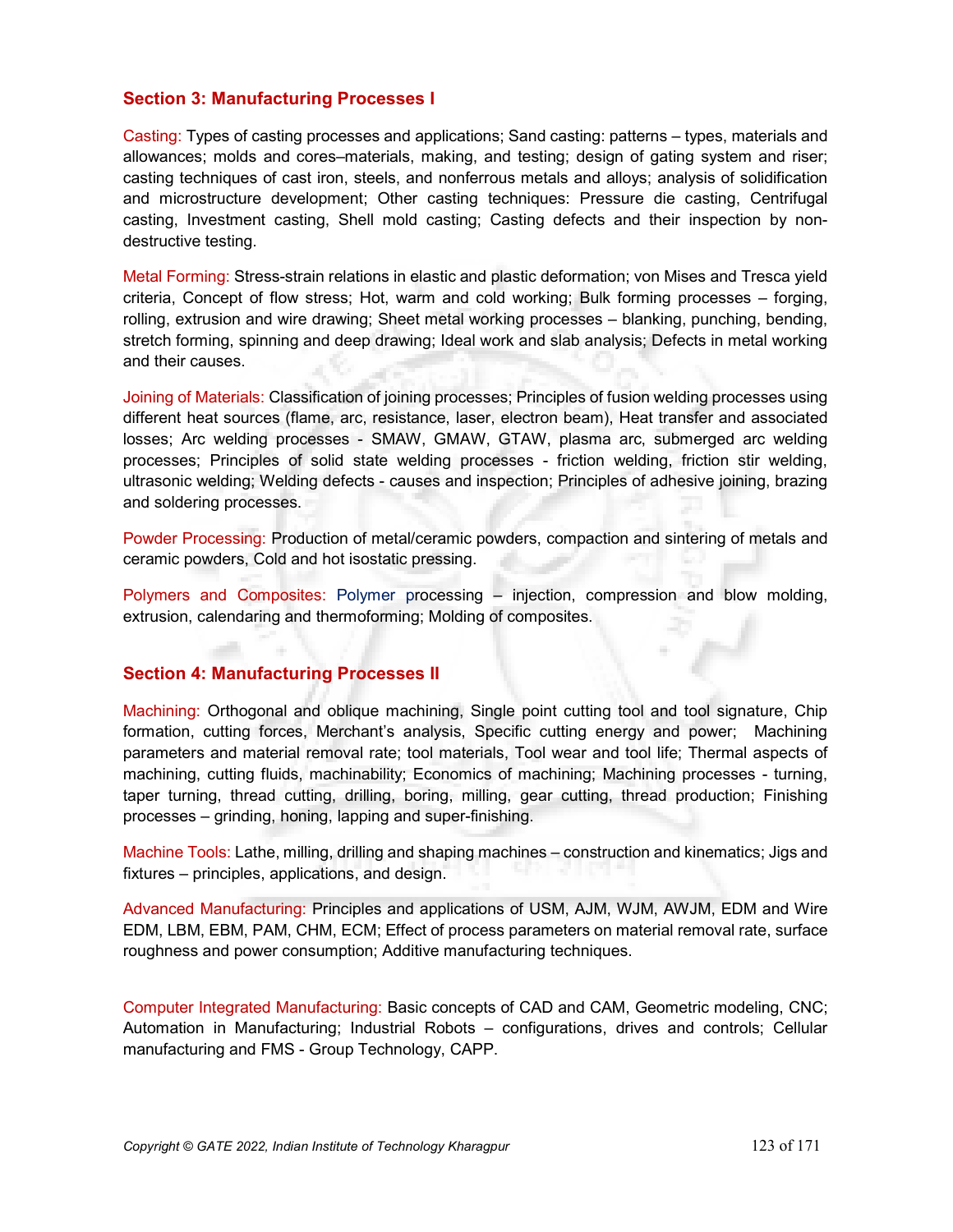# Section 5: Quality and Reliability

Metrology and Inspection: Accuracy and precision; Types of errors; Limits, fits and tolerances; Gauge design, Interchangeability, Selective assembly; Linear, angular, and form measurements (straightness, flatness, roundness, runout and cylindricity) by mechanical and optical methods; Inspection of screw threads and gears; Surface roughness measurement by contact and non-contact methods.

Quality Management: Quality – concept and costs; Statistical quality control – process capability analysis, control charts for variables and attributes and acceptance sampling; Six sigma; Total quality management; Quality assurance and certification - ISO 9000, ISO14000.

Reliability and Maintenance: Reliability, availability and maintainability; Distribution of failure and repair times; Determination of MTBF and MTTR, Reliability models; Determination of system reliability; Preventive and predictive maintenance and replacement, Total productive maintenance.

# Section 6: Industrial Engineering

Product Design and Development: Principles of product design, tolerance design; Quality and cost considerations; Product life cycle; Standardization, simplification, diversification; Value engineering and analysis; Concurrent engineering; Design for "X".

Work System Design: Taylor's scientific management, Gilbreths's contributions; Productivity – concepts and measurements; Method study, Micro-motion study, Principles of motion economy; Work measurement – time study, Work sampling, Standard data, PMTS; Ergonomics; Job evaluation and merit rating.

Facility Design: Facility location factors and evaluation of alternate locations; Types of plant layout and their evaluation; Computer aided layout design techniques; Assembly line balancing; Materials handling systems.

# Section 7: Operations research and Operations management

Operation Research: Linear programming – problem formulation, simplex method, duality and sensitivity analysis; Transportation and assignment models; Integer programming; Constrained and unconstrained nonlinear optimization; Markovian queuing models; Simulation – manufacturing applications.

Engineering Economy and Costing: Elementary cost accounting and methods of depreciation; Break-even analysis; Techniques for evaluation of capital investments; Financial statements; Activity based costing.

Production control: Forecasting techniques – causal and time series models, moving average, exponential smoothing, trend and seasonality; Aggregate production planning; Master production scheduling; MRP, MRP-II and ERP; Routing, scheduling and priority dispatching; Push and pull production systems, concepts of Lean and JIT manufacturing systems; Logistics, distribution, and supply chain management; Inventory – functions, costs, classifications, deterministic inventory models, quantity discount; Perpetual and periodic inventory control systems.

Project management: Scheduling techniques – Gantt chart, CPM, PERT and GERT.